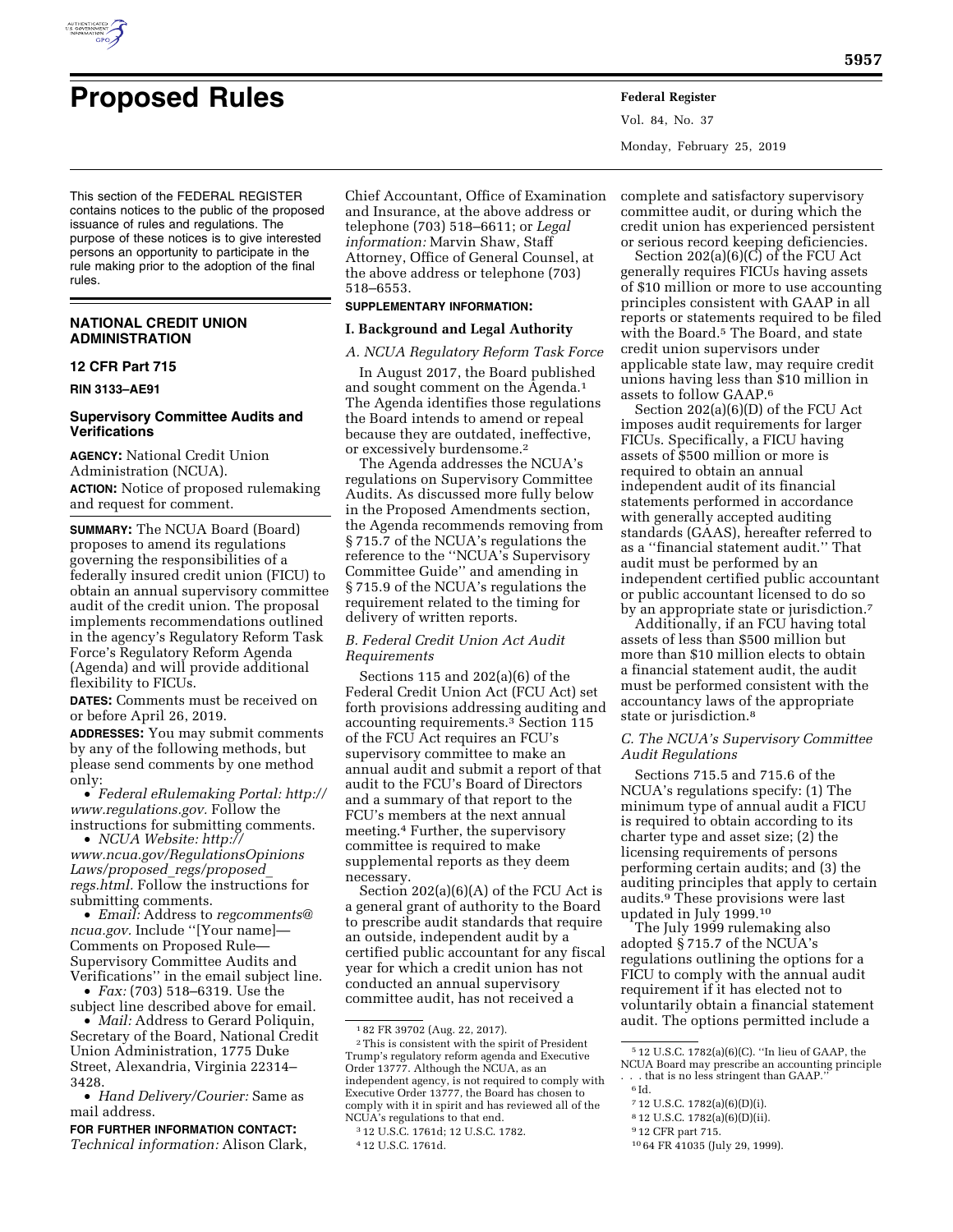FICU obtaining: (1) A Balance Sheet Audit; (2) a Report on Examination of Internal Controls over Call Reporting; or (3) an Audit per the Supervisory Committee Guide. The first two options are analogous to options adopted in 1999 by the Federal Financial Institutions Examination Council for other federally insured financial institutions. Regarding the third option, the NCUA amended the Supervisory Committee Guide in 1999 to detail the minimum scope and procedures for engaging outside compensated professionals in the audit process and to clearly distinguish a Supervisory Committee Guide audit from a financial statement audit.

## **II. Proposed Amendments**

*A. Section 715.7 Supervisory Committee Audit Alternatives to a Financial Statement Audit* 

The Board proposes to remove the reference to the NCUA's Supervisory Committee Guide in § 715.7(c). Section 715.7 outlines the alternatives a credit union that is not required to obtain a financial statement audit may elect to utilize in lieu of obtaining a financial statement audit to fulfill its supervisory committee responsibilities. One such option is to conduct an audit per the Supervisory Committee Guide, which is published by the NCUA. The Board is proposing to replace this option with the option to conduct the audit so as to meet certain minimum requirements, which would be incorporated into a proposed new Appendix A to Part 715. The minimum procedures outlined in Appendix A reflect common industry practices for testing accounts and controls over financial institution financial statements.

The Board believes that providing a targeted list of minimum procedures to be included in an audit would clarify and simplify the audit process. Under this framework, credit unions and outside parties hired to conduct audits for credit unions would only need to refer to the streamlined Appendix A to determine the minimum audit requirements, rather than needing to refer to the current Supervisory Committee Guide, which, at over 350 pages, is overly specific, burdensome, and outdated.

Under the proposed Appendix A, the supervisory committee, internal auditor, or other qualified person would be required to perform and document the following areas of review:

• Test and confirm material asset and liability accounts, including, at a minimum, loans, cash, investments, shares and borrowings.

• Test material equity, income and expense accounts.

• Review key internal controls, at a minimum, bank reconciliation procedures, cash controls, dormant account controls, wire and ACH transfer controls, loan approval and disbursement procedures, and inside account controls.

- Test the mathematical accuracy of the allowance for loan and lease loss accounts and ensure the methodology is properly applied.
- Test loan delinquency and chargeoffs.

In selecting these areas of review for inclusion in Appendix A, NCUA staff has borrowed substantially from the Supervisory Committee Guide, reviewed and adopted procedures established by the American Institute of Certified Public Accountants, and consulted with accounting professionals. This proposed amendment is intended to make it easier for a credit union to understand what it needs to include in its audits, not necessarily to change the areas of review the Board considers important. Nevertheless, the Board requests comment on if there are other areas of review that should be included in Appendix A, including, for example, loans to insiders, pay and benefits to employees and board members, regulatory compliance, compliance with the Bank Secrecy Act, and other topics.

Appendix A further directs the supervisory committee, internal auditor, or other qualified persons to determine if additional procedures are needed to supplement the minimum procedures that are subject to the audit.

The Board requests comments on other areas that might be included in Appendix A, including loans to insiders, pay and benefits to employees and board members, regulatory compliance, compliance with the Bank Secrecy Act, and other topics.

The Board plans to decommission the outdated Supervisory Committee Guide. The NCUA would issue reference material on how to conduct procedures that would meet the minimum requirements of Appendix A. This reference material could be used by Supervisory Committees and the third parties hired to develop agreed upon procedures. Alternatively, Supervisory Committees and hired third parties could elect to incorporate other agreed upon procedures, as long as the testing resulted in the minimum requirements being met.

## *B. Section 715.9 Assistance From Outside, Compensated Person*

The Board proposes to amend § 715.9(c)(6) of the NCUA's regulations.

This section, among other things, addresses engagement letters a credit union may use to hire a compensated auditor to perform audit functions. The current regulation requires that an engagement letter specify a target date of delivery of written reports ''not to exceed 120 days from the date of calendar or fiscal year-end under audit (period covered).'' The proposed amended provision would eliminate the 120-day time frame in favor of language that provides enhanced flexibility free of any deadline articulated in a specific number of days. The new standard would only require a credit union to specify in the engagement letter a target delivery date that enables the credit union to timely meet its annual audit requirements as articulated in § 715.4 of the NCUA's regulations.

This proposed change provides a credit union with the ability to better negotiate the target date for delivery of written reports with the person or firm it contracts with, and still meet the audit requirements. Additionally, this will eliminate the need for a Supervisory Committee to obtain a waiver from the appropriate NCUA Regional Director, if delivery of the written report will exceed the 120-day period.

#### *C. Miscellaneous*

The Board also proposes to amend § 715.9(c)(3), § 715.9(d), and § 715.9(e) to remove references to the Supervisory Committee Guide and replace them with references to the minimum requirements of proposed new Appendix A, consistent with the proposed changes to § 715.7(c).

In addition, the proposed rule amends § 715.7 by removing one of the alternatives a Supervisory Committee has in lieu of obtaining a financial statement audit, namely, the option to obtain a report on examination of internal controls over call reporting. The NCUA believes this option has limited value in serving as an audit of the credit union's financial reports of condition as it does not necessarily involve any review of balances reported. As of September 30, 2018, less than 1 percent of FICUs used this option to fulfill the annual audit requirement.

### **III. Request for Comment**

The Board seeks comment on all aspects of this proposal. Further, in addition to removing the alternative of obtaining ''a report on examination of internal controls over call reporting,'' as proposed above, the Board seeks comment on if it should also remove the ''balance sheet audit'' alternative. It has been the NCUA's experience that the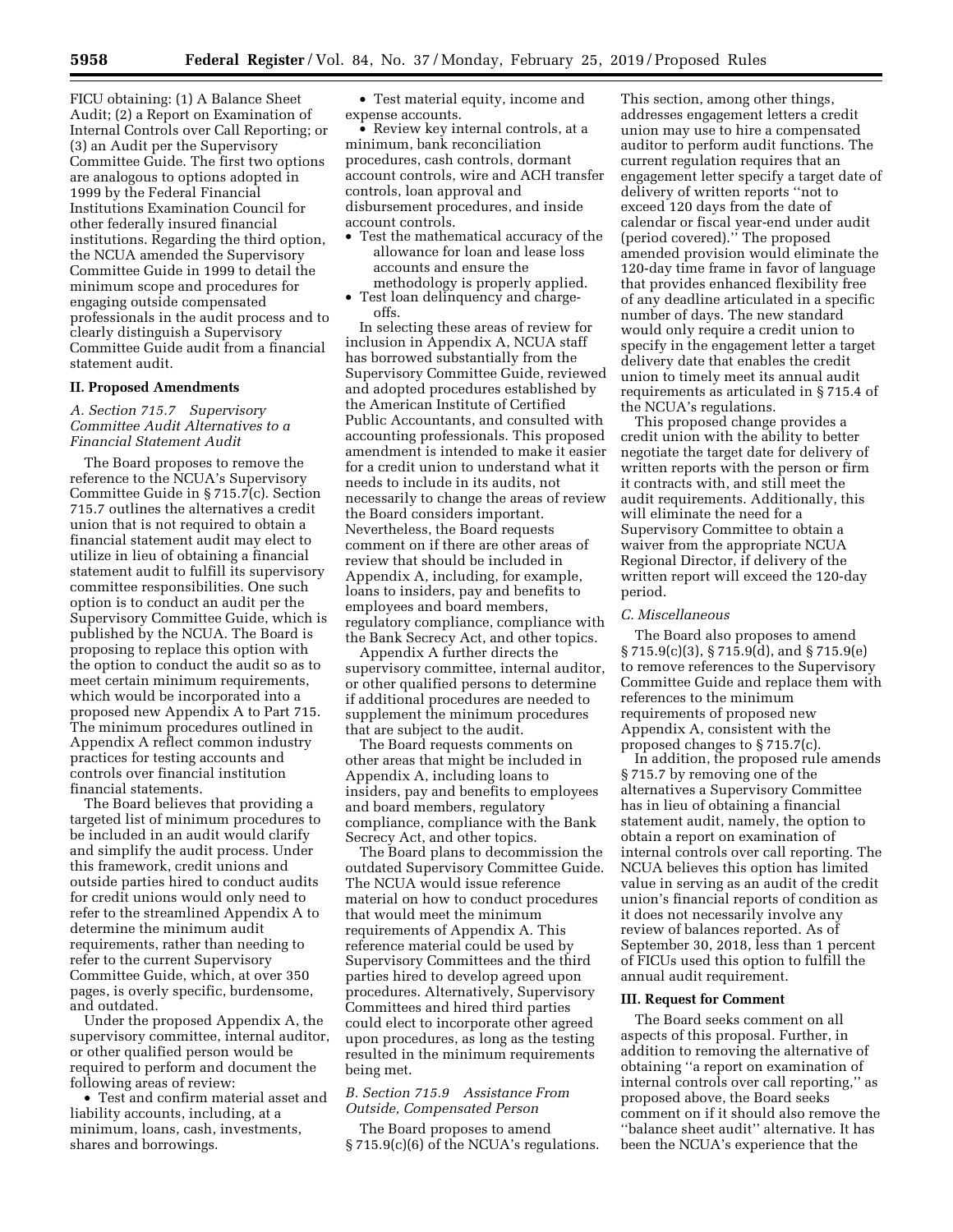balance sheet audit alternative is utilized only by a small number of credit unions (approximately 2.5 percent) and provides limited value, as it does not include an audit of a credit union's income statement.

#### **IV. Regulatory Procedures**

## *A. Regulatory Flexibility Act*

The Regulatory Flexibility Act requires NCUA to prepare an analysis of any significant economic impact a regulation may have on a substantial number of small entities (those with less than \$100 million in assets).<sup>11</sup> This proposed rule will provide relief to small credit unions by clarifying and simplifying requirements related to supervisory committee audits. Accordingly, NCUA certifies the proposed rule will not have a significant economic impact on a substantial number of small credit unions.

# *B. Paperwork Reduction Act*

The Paperwork Reduction Act of 1995 (PRA) applies to rulemakings in which an agency creates a new paperwork burden or increases an existing burden.12 For purposes of the PRA, a paperwork burden may take the form of a reporting or recordkeeping requirement, both referred to as information collections. The information collection requirements under the current rule are covered under OMB #3133–0059. This proposed rule does not contain any additional information collection requirements that require approval by OMB under the Paperwork Reduction Act.13

#### *C. Executive Order 13132*

Executive Order 13132 encourages independent regulatory agencies to consider the impact of their actions on state and local interests. NCUA, an independent regulatory agency as defined in 44 U.S.C. 3502(5), voluntarily complies with the executive order to adhere to fundamental federalism principles. The proposed rule does not have substantial direct effects on the states, on the relationship between the national government and the states, or on the distribution of power and responsibilities among the various levels of government. NCUA has, therefore, determined that this proposal does not constitute a policy that has federalism implications for purposes of the executive order.

*D. Assessment of Federal Regulations and Policies on Families* 

NCUA has determined that this proposed rule will not affect family well-being within the meaning of § 654 of the Treasury and General Government Appropriations Act, 1999, Public Law 105–277, 112 Stat. 2681 (1998).

#### **List of Subjects in 12 CFR Part 715**

Credit unions, Reporting and recordkeeping requirements.

By the National Credit Union Administration Board on February 19, 2019.

# **Gerard Poliquin,**

*Secretary of the Board.* 

For the reasons discussed above, the National Credit Union Administration Board proposes to amend 12 CFR part 715 as follows:

## **PART 715—SUPERVISORY COMMITTEE AUDITS AND VERIFICATIONS**

■ 1. The authority citation for part 715 continues to read as follows:

**Authority:** 12 U.S.C. 1761(b), 1761d, and 1782(a)(6).

■ 2. Revise § 715.7 to read as follows:

#### **§ 715.7 Supervisory Committee audit alternatives to a financial statement audit.**

A credit union which is not required to obtain a financial statement audit may fulfill its supervisory committee responsibility by one of the following engagements:

(a) *Balance sheet audit.* A balance sheet audit, as defined in § 715.2(a), performed by a person who is licensed to do so by the State or jurisdiction in which the credit union is principally located; or

(b) *Other Supervisory Committee Audit.* An audit performed by the supervisory committee, its internal auditor, or any other qualified person (such as a certified public accountant, public accountant, league auditor, credit union auditor consultant, retired financial institutions examiner, etc.) that satisfies the minimum requirements in Appendix A of this part. Qualified persons who are not State-licensed cannot provide assurance services under this subsection.

■ 3. In § 715.9 revise paragraphs (c)(3), (6), (d), and (e) to read as follows:

#### **§ 715.9 Assistance from outside, compensated person.**

\* \* \* \* \*  $(c) * * * *$ 

(3) If an Other Supervisory Committee Audit, include an appendix setting forth the procedures to be performed.

\* \* \* \* \* (6) Specify a target date of delivery of the written reports, so that such target date will enable the credit union to meet its annual audit requirements; \* \* \* \* \*

(d) *Complete scope.* If the engagement is to perform an Other Supervisory Committee audit intended to fully meet the requirements of § 715.7(c), the engagement letter shall certify that the audit will address at least the minimum requirements in Appendix A of this part.

(e) *Exclusions from scope.* If the engagement is to perform an Other Supervisory Committee audit which will exclude any of the minimum requirements in Appendix A of this part, the engagement letter shall:

(1) Identify the excluded items; (2) State that, because of the exclusion(s), the resulting audit will not, by itself, fulfill the scope of a supervisory committee audit; and

(3) Caution that the supervisory committee will remain responsible for fulfilling the scope of a supervisory committee audit with respect to the excluded items.

■ 4. Revise part 715 by adding Appendix A to read as follows:

#### **Appendix A—Supervisory Committee Audit—Minimum Procedures**

This Appendix presents minimum procedures which a supervisory committee, its internal auditor, or other qualified person must complete when a credit union chooses the Other Supervisory Committee Audit option for completing its annual audit requirements under  $\S$  715.7(c) of this part.

This option may not be adequate for all credit unions as it is designed for smaller, less complex credit unions. The supervisory committee, internal auditor, or other qualified person may also need to perform additional procedures to supplement these minimum procedures if the specific circumstances of a particular credit union so dictate. The supervisory committee must apply its judgment in determining the procedures necessary to meet audit requirements. The supervisory committee remains responsible to ensure that a complete set of test procedures is performed. All test procedures will be done using balances and samples for the applicable review period.

Any time the test or confirmation procedures include making a sample or selection, the supervisory committee's report, its internal auditor's report, or other qualified person's report on minimum procedures should delineate the method of selection and the number of selected items.

For purposes of this Appendix, the following definitions will apply:

<sup>11</sup> 5 U.S.C. 603(a).

<sup>12</sup> 44 U.S.C. 3507(d); 5 CFR part 1320.

<sup>13</sup> 44 U.S.C. 3501.